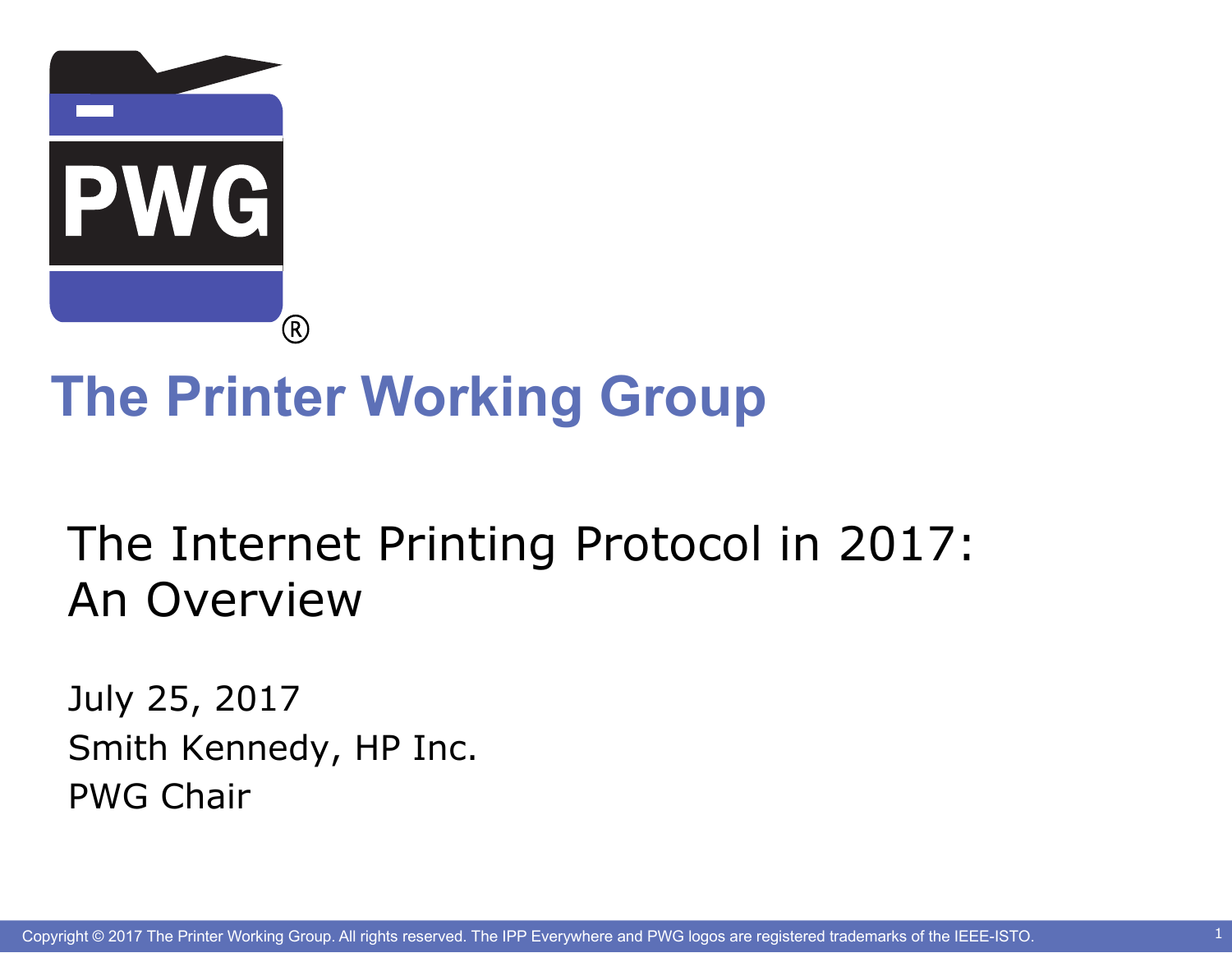#### What is IPP?



- The Internet Printing Protocol (IPP) is a secure, highlevel printing protocol that was originally developed 20 years ago that is supported by almost all printers sold today.
- IPP is used over traditional wired and wireless networks, Wi-Fi Direct, and USB.
- IPP is the core protocol for AirPrint, IPP Everywhere, Mopria, and Wi-Fi Direct Print Services.
- IPP semantics and data model were also used as the basis for Bluetooth BPP and Windows XPS printing.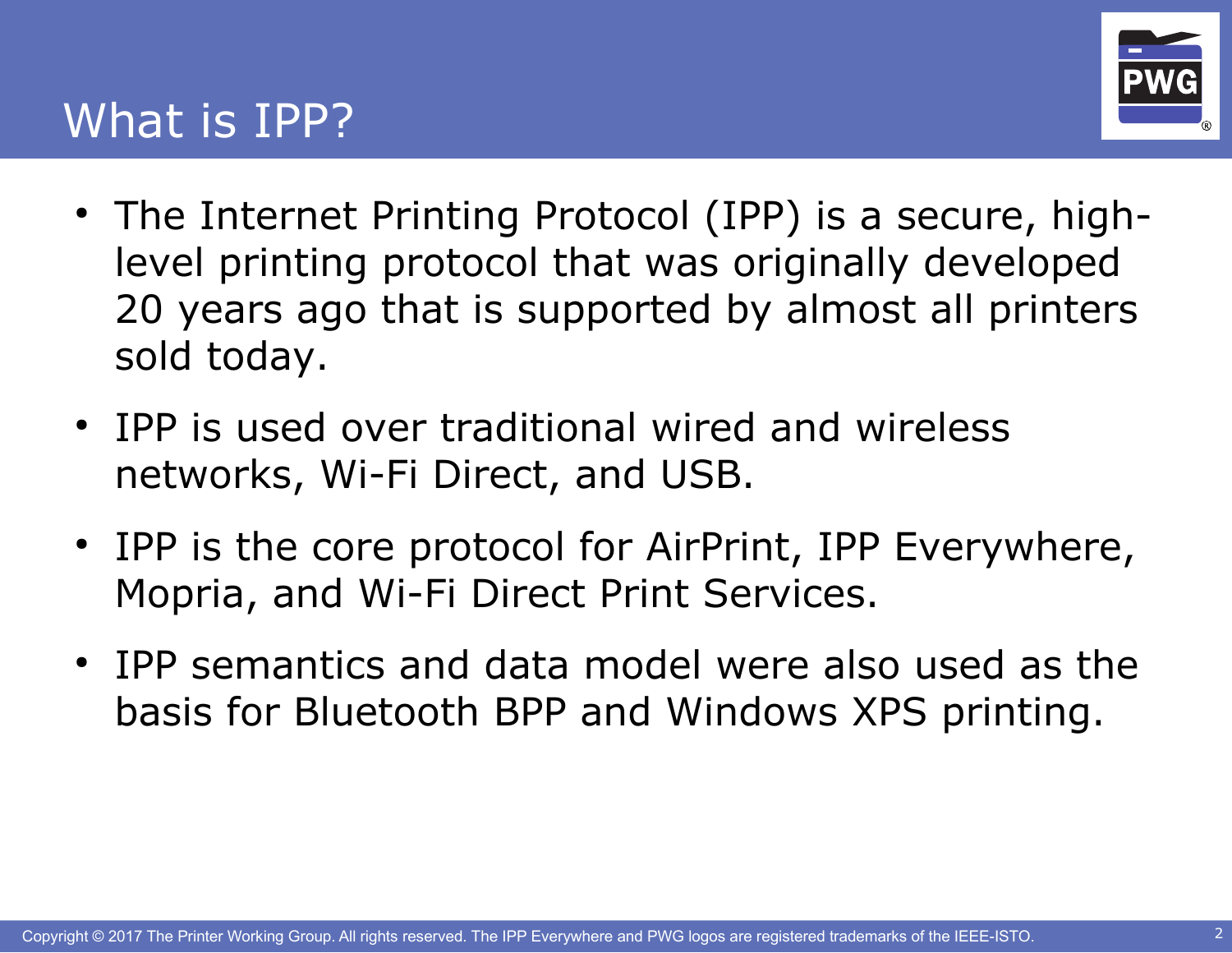

#### IPP Features

- IPP provides a descriptive, extensible high-level protocol for expressing:
	- Printer information (identification, location, etc.)
	- Printer capabilities descriptions (supported media sizes and types, 2-sided printing, finishing operations, etc.)
	- User intent via a Job Ticket (number of copies, media size, media type, stapling, etc.)
	- Printer and Job status information (media low/empty, toner low/empty, paper jams, job waiting for input, etc.)
- Direct and indirect printing.
- Encrypted (TLS/HTTPS) communications, authentication, and access control.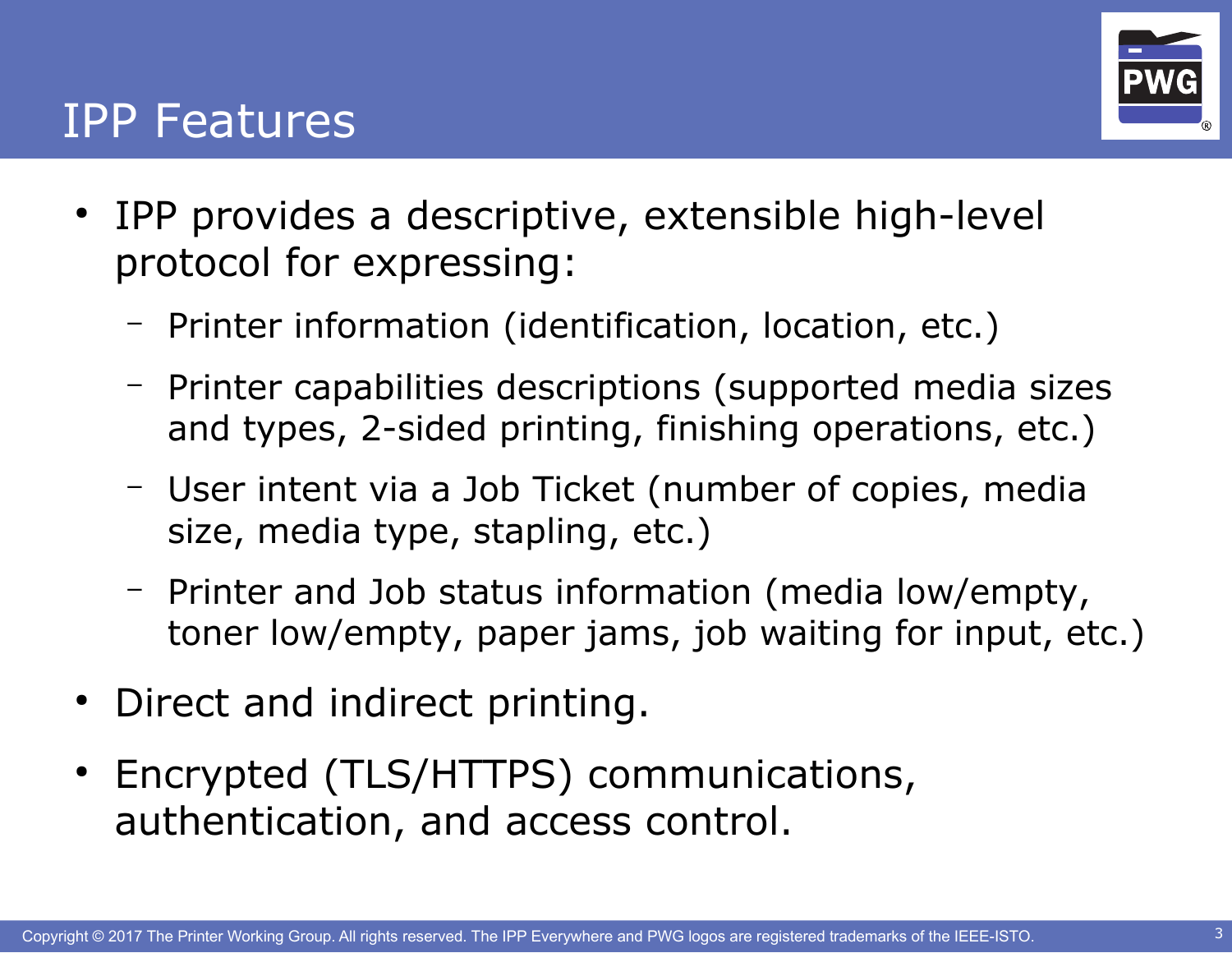

#### IPP Use Cases

- Personal printing : letters, reports, presentations, photos, etc.
- Corporate printing : "follow me" printing where jobs are submitted to a central server and released at a nearby printer, various kinds of local print accounting, etc.
- Managed printing : remote print accounting, remote job processing, print-on-demand for saved documents, etc.
- Light production printing : small runs of books or other large reports, banners, brochures, signs, etc.
- Cloud (or isolated network) printing : personal printing to an accessible service with jobs printing locally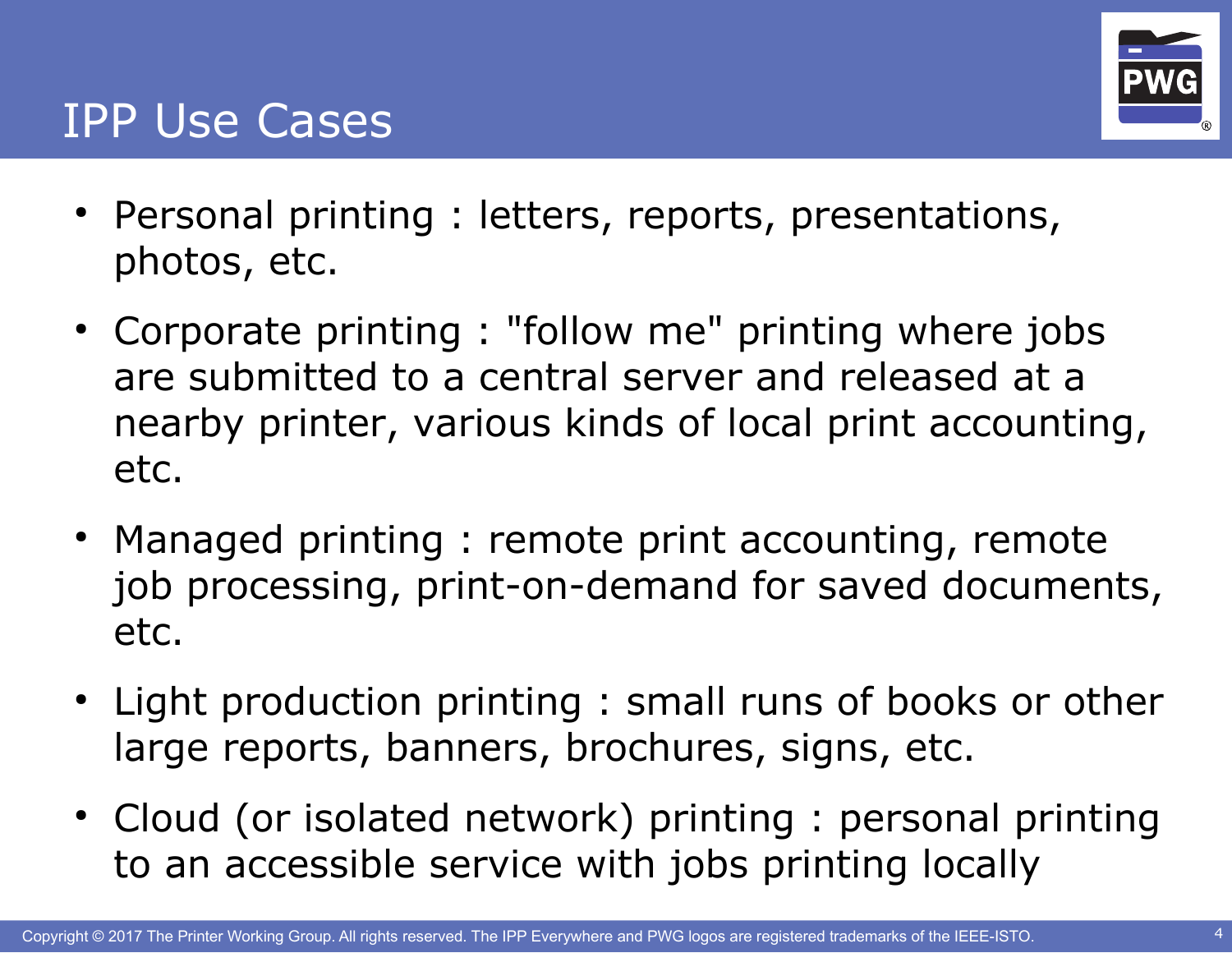

### IPP Technologies

- IPP Foundations : IPP/1.1 and IPP/2.0
- IPP Service Types
	- IPP Print
	- IPP FaxOut
	- IPP Scan
	- IPP System
	- IPP 3D Print
- IPP Feature Capabilities
	- Media Sizes and Media Types
	- Finishing operations
- Additional Protocol Features
	- IPP Event Notifications and Subscriptions
	- IPP Shared Infrastructure Extensions
	- IPP Transaction Based Printing Extensions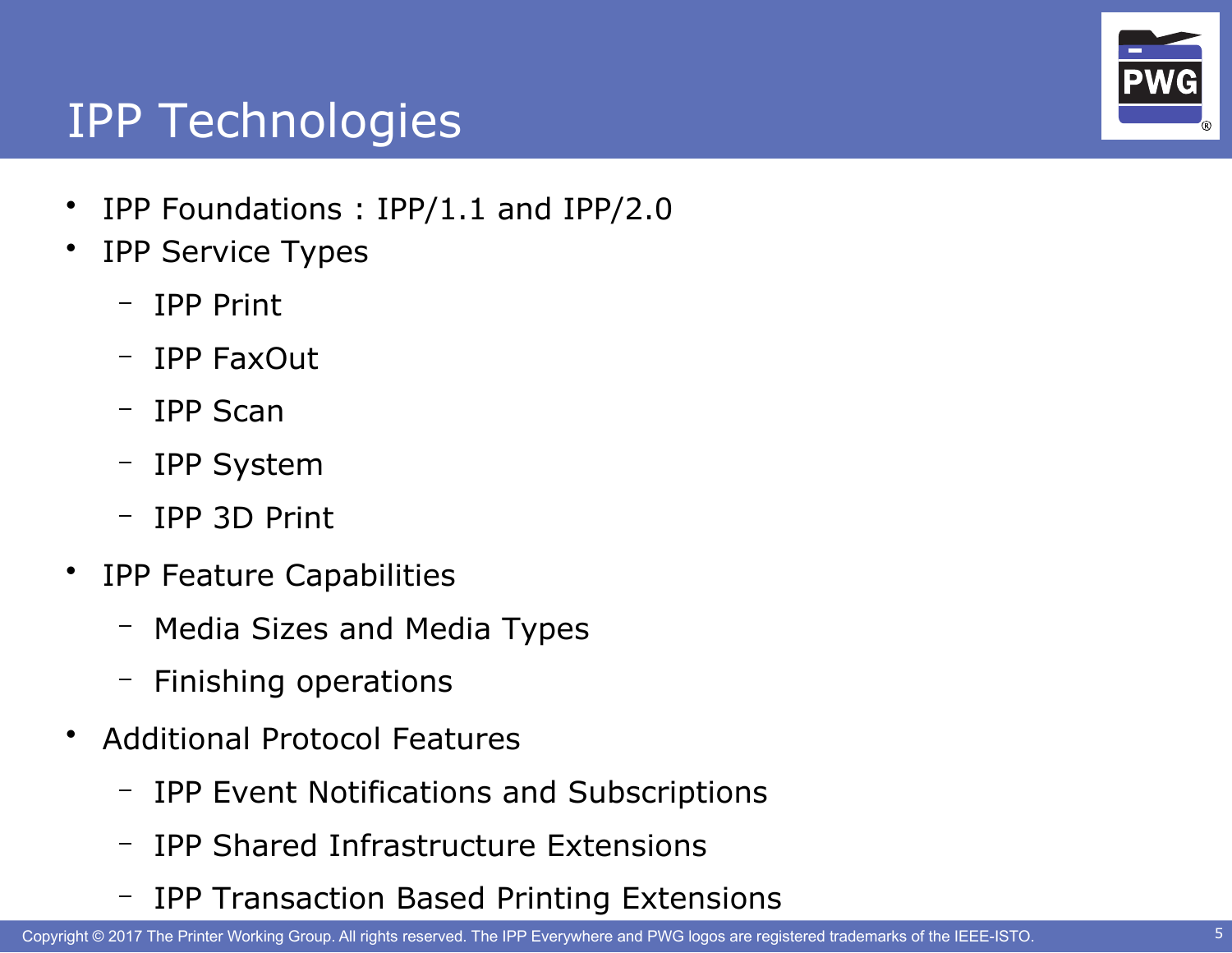

## IPP Foundations: IPP/1.1 and IPP/2.0

- IPP/1.1
	- RFC 8010 (2017) IPP/1.1 Encoding and Transport
		- Replaced RFC 2910 (2000)
	- $-$  RFC 8011 (2017) IPP/1.1 Model and Semantics
		- Replaced RFC 2911 (2000)
- IPP/2.0
	- PWG Standard 5100.12-2015
		- PWG Full Standard
		- Normatively differs from IPP/1.1, so version  $2.x$
		- $\cdot$  Three levels: IPP/2.0, IPP/2.1, IPP/2.2
			- For different classes of devices
- IPPS
	- RFC 7472 (2015)
		- Internet Printing Protocol (IPP) over HTTPS Transport Binding and the 'ipps' URI Scheme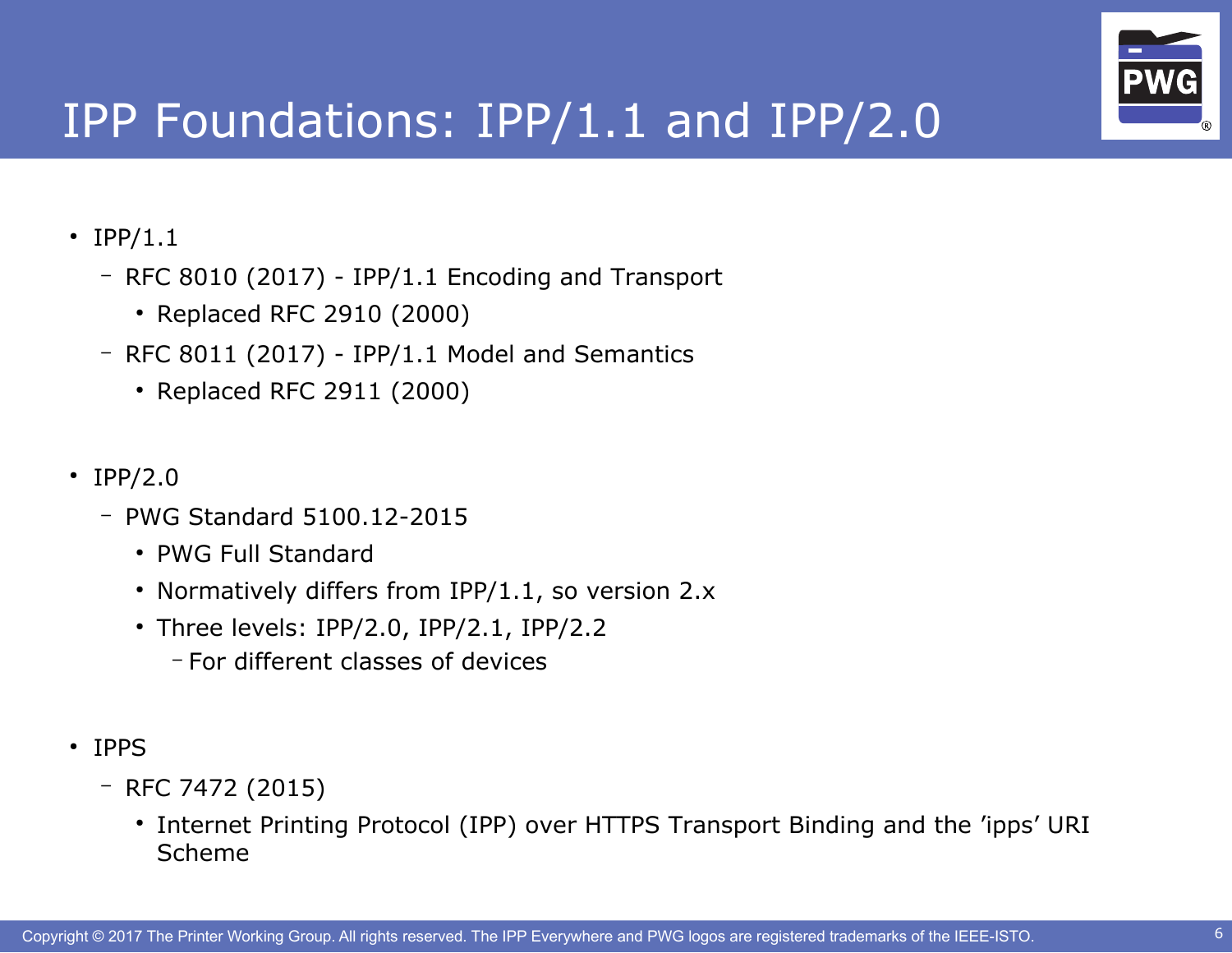Everywhere"

## IPP Everywhere (PWG 5100.14)

- An IPP Print service supporting a vendor-neutral "driverless" print solution
- Foundational requirements for all Clients and Printers to ensure basic interoperability:
	- Discovery via mDNS / DNS-SD
		- "\_print" subtype of "\_ipp.\_tcp" for filtering
	- IPP/2.0
	- PWG Raster and JPEG document formats
		- PDF and OpenXPS optional
- Printer Certification via IPP Everywhere Self-Certification program
	- Submitted passing certification lists product on the PWG IPP Everywhere page
	- 89 SKUs currently certified, with more on the way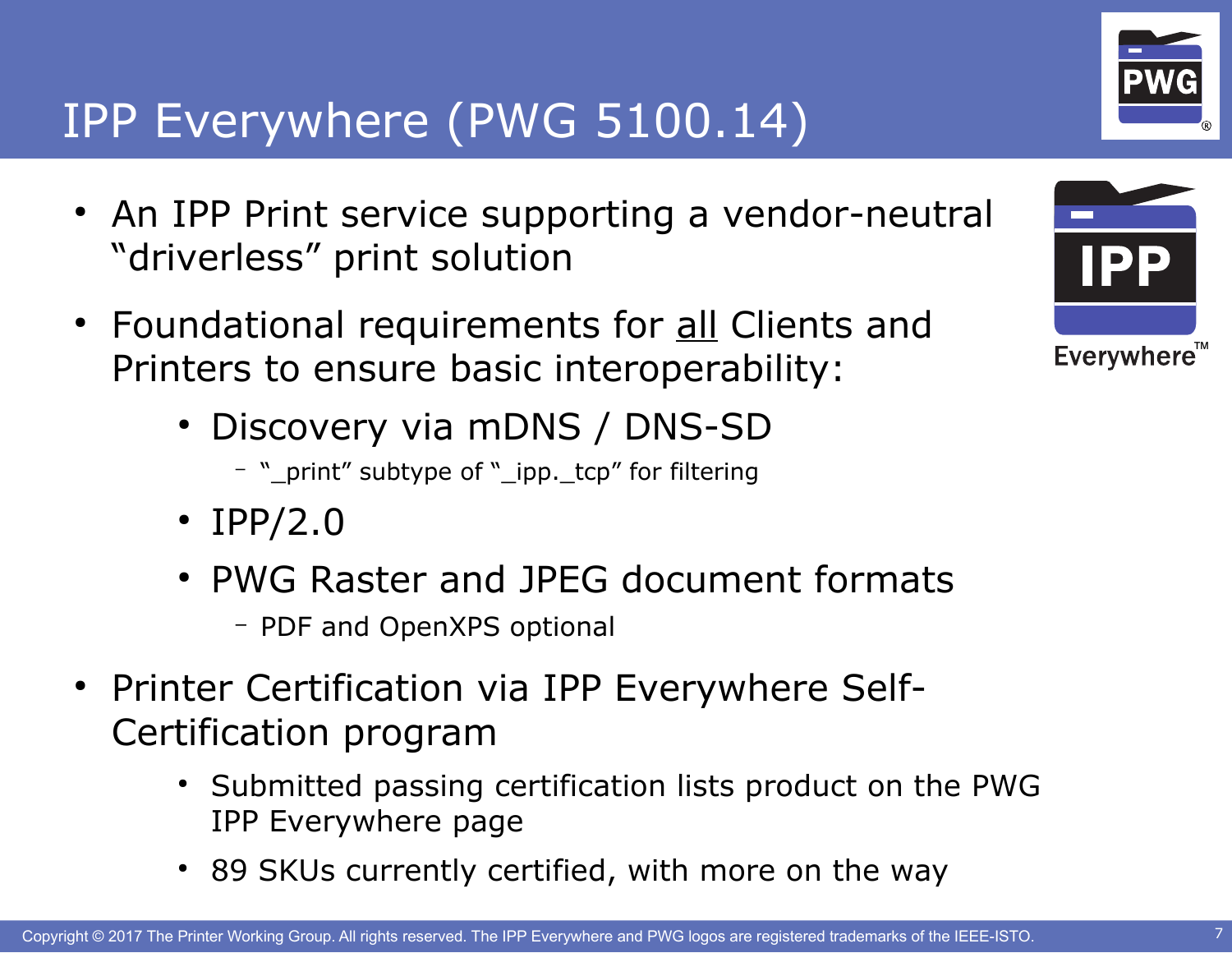

## IPP FaxOut : PWG 5100.15-2013

- Supports outbound faxing by leveraging many facilities of IPP Print, with some learnings from IPP Everywhere
	- PWG Raster document format support required
- Removed deprecated IPP operations (e.g. Print-Job)
- Added requirements to disambiguate IPP FaxOut from IPP Print
	- Mandatory "/ipp/faxout" default resource path
	- New DNS-SD service subtype
- Added new FaxOut specific operations and attributes
	- Add-Document-Images Operation
	- input-attributes (collection)

– ...

- confirmation-sheet-print (boolean)
- cover-sheet-info (collection | no-value)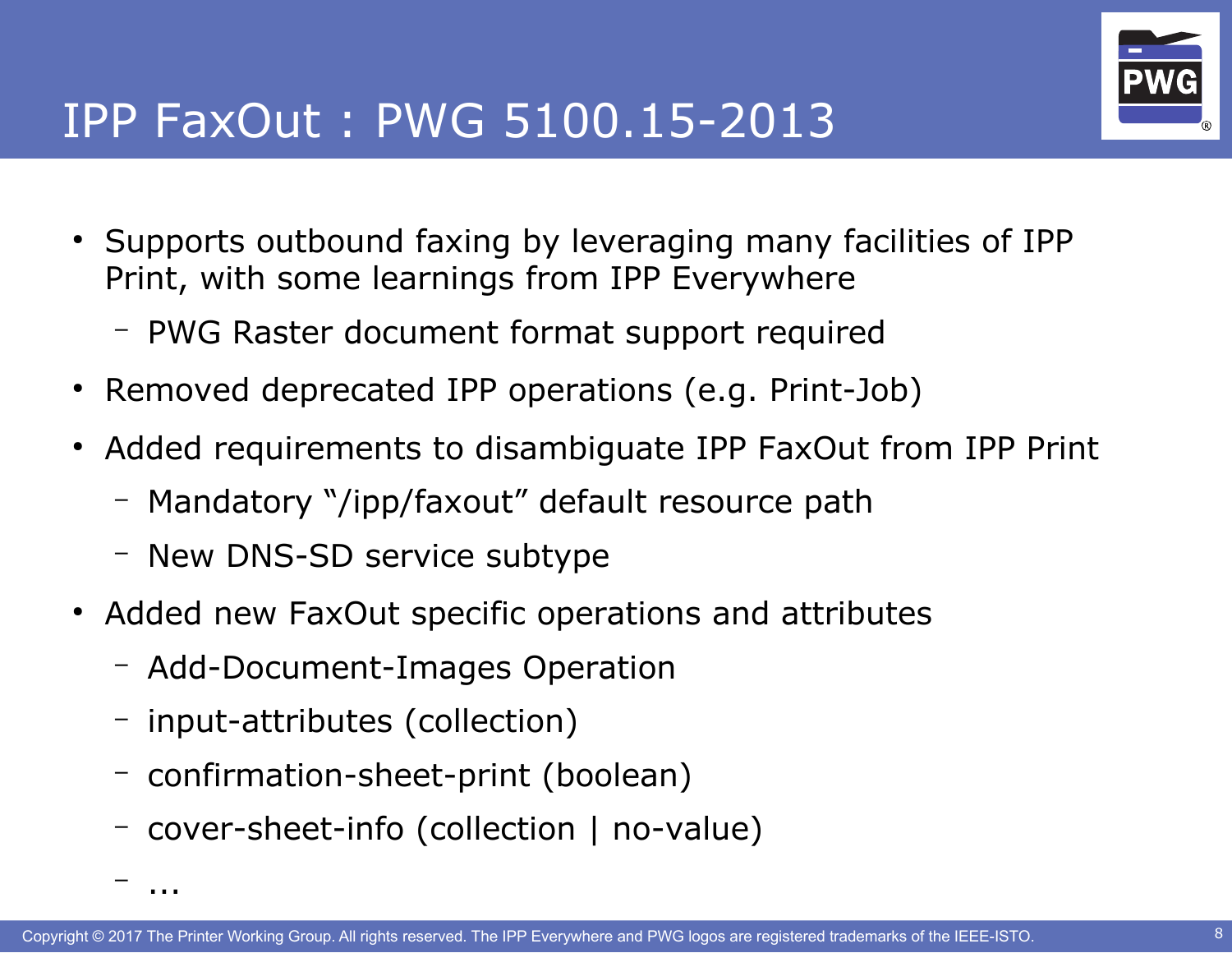#### IPP Scan : PWG 5100.17-2014



- Extends IPP to support scanning
	- Requires PDF 1.7 document format support
	- One new operation
	- 17 new attributes
	- DNS-SD service definition and default resource path for this service type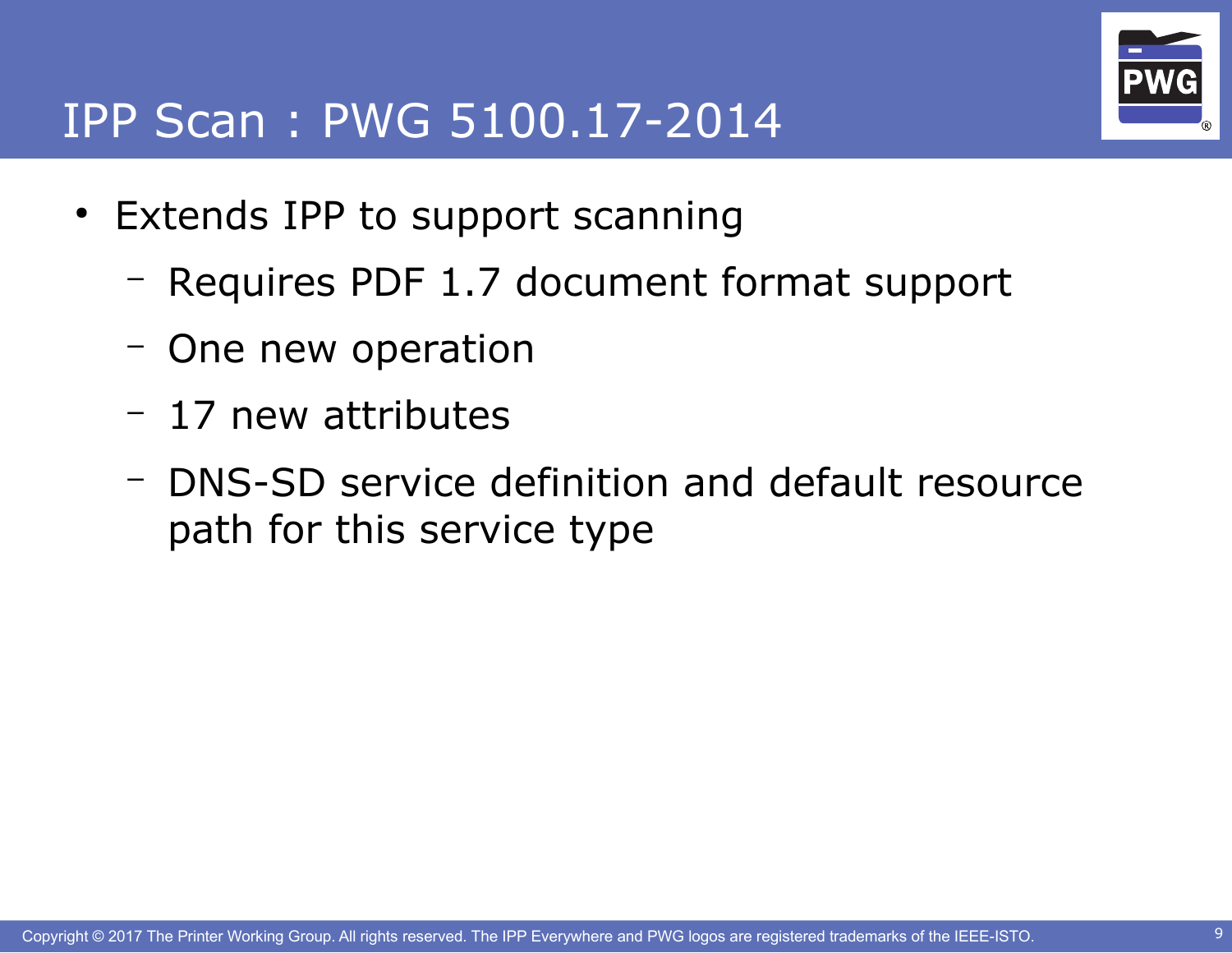

## IPP System (PWG SYSTEM-2017)

- $\cdot$  In development expected to be completed in 2017 and approved in 2018
- Service for interfacing with the IPP System object
	- Container that hosts instances of IPP Printer, FaxOut, Scan, 3D Print service objects
- Operations aid in the creation and management of these objects
- Get-Printers operation lists all available Printers
	- Given the user name, list will be those Printers available for that particular user (may require authentication)
		- Important aspect of print policy: Printer discovery results filtered by user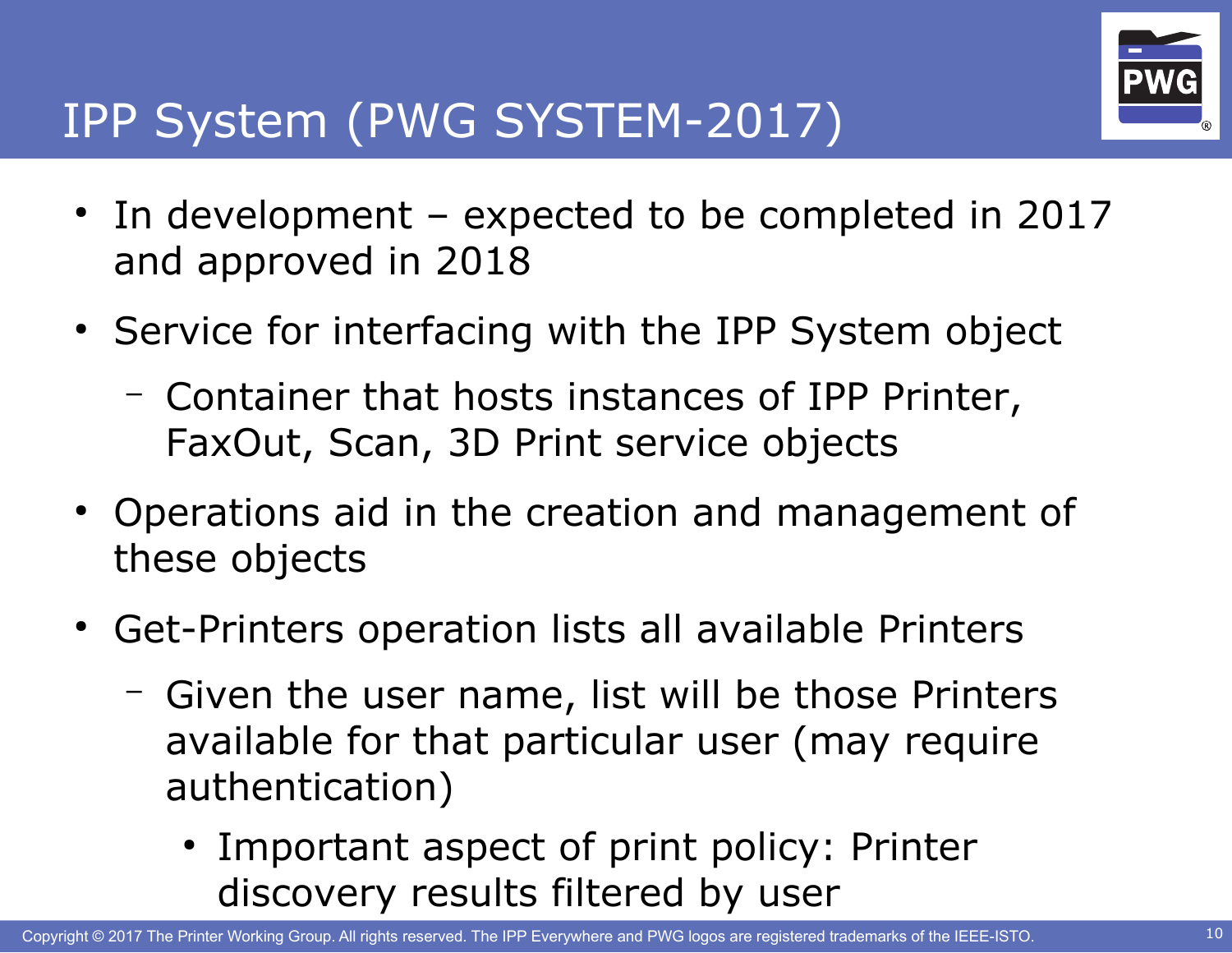

- Extends IPP with additional 3D printing attributes to bring IPP semantics and infrastructure and some design elements of IPP Everywhere to the 3D printing ecosystem
	- Required document format : 3MF
	- Service subtype and default resource path definition
- First version of IPP 3D Printing Extensions focused on supporting elements used in consumer / desktop FDM printers
	- Initial set of 20 material types (PLA and variants, ABS, wax, gold, titanium, chocolate, a few others)
- Ongoing liaison engagement with 3MF Consortium, ISO IEC JTC1 TC261, AMSC, others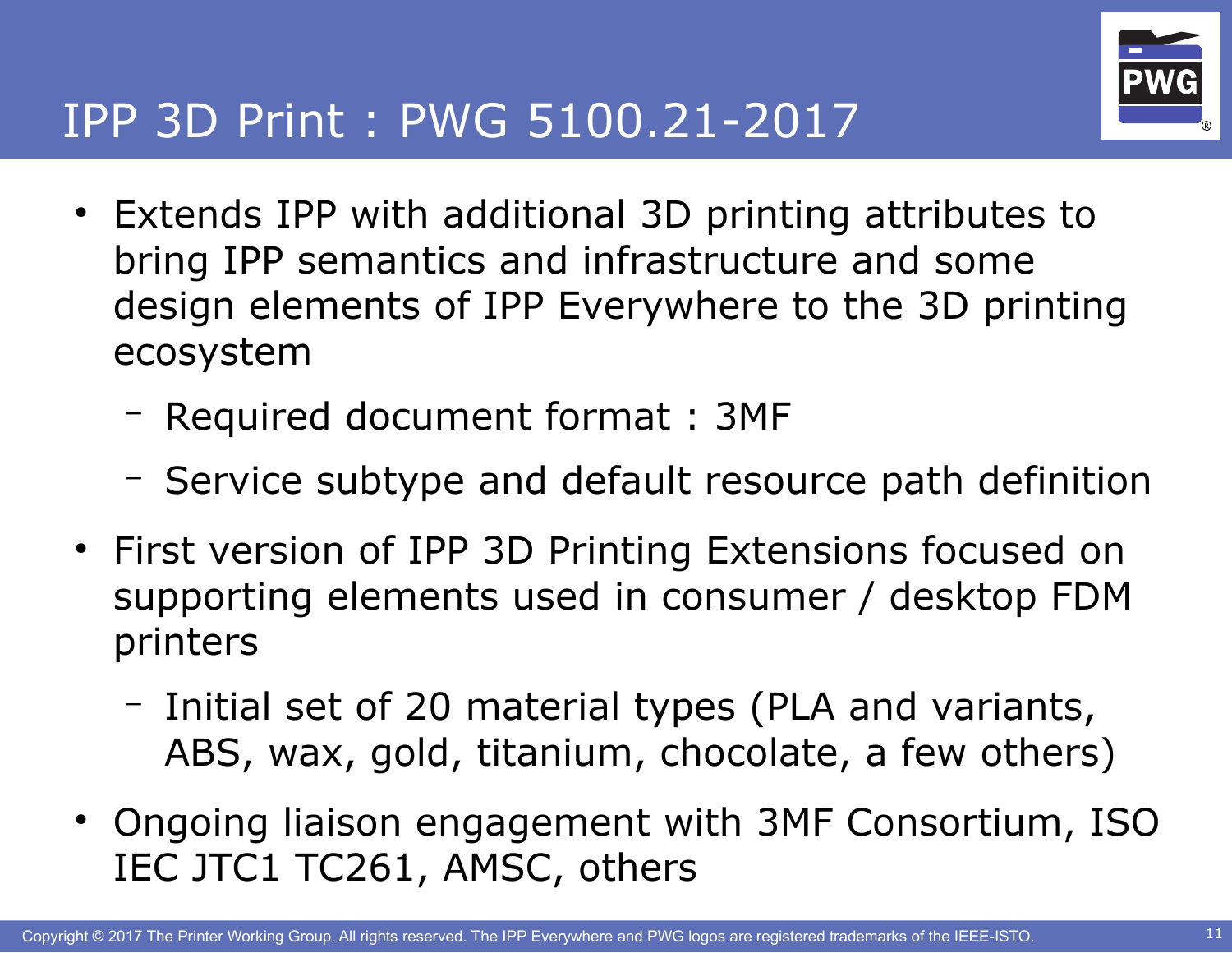

# **The Printer Working Group**

**Capabilities** 

Copyright © 2017 The Printer Working Group. All rights reserved. The IPP Everywhere and PWG logos are registered trademarks of the IEEE-ISTO.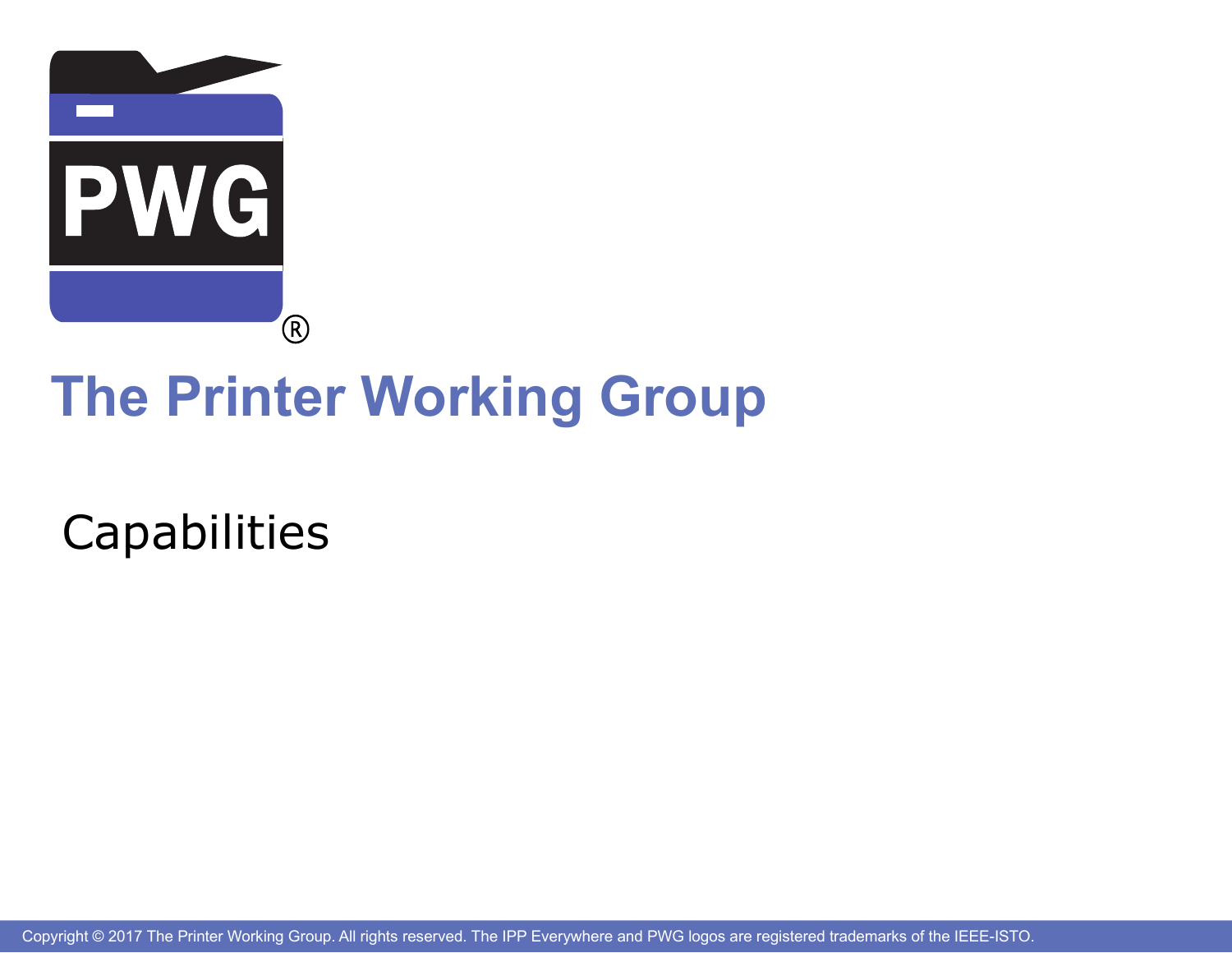

## Evolution of Capabilities Definitions

- Evolution from keyword/enum-based attributes to the more contemporary collection-based attributes
	- "finishings-supported"  $→$  "finishings-col-database"
	- "media-supported"  $\rightarrow$  "media-col-database"
- Allows the Printer to provide detailed, precise descriptions of its capabilities to a Client, to better support preview and for Client-side preflight checks
	- Not based on "magic numbers" and a-priori knowledge
	- 'staple-top-left' in "finishings-col-ready" provides the Printer's definition of 'staple-top-left', including the location of the staple relative to a specific reference edge, its size, rotation, etc.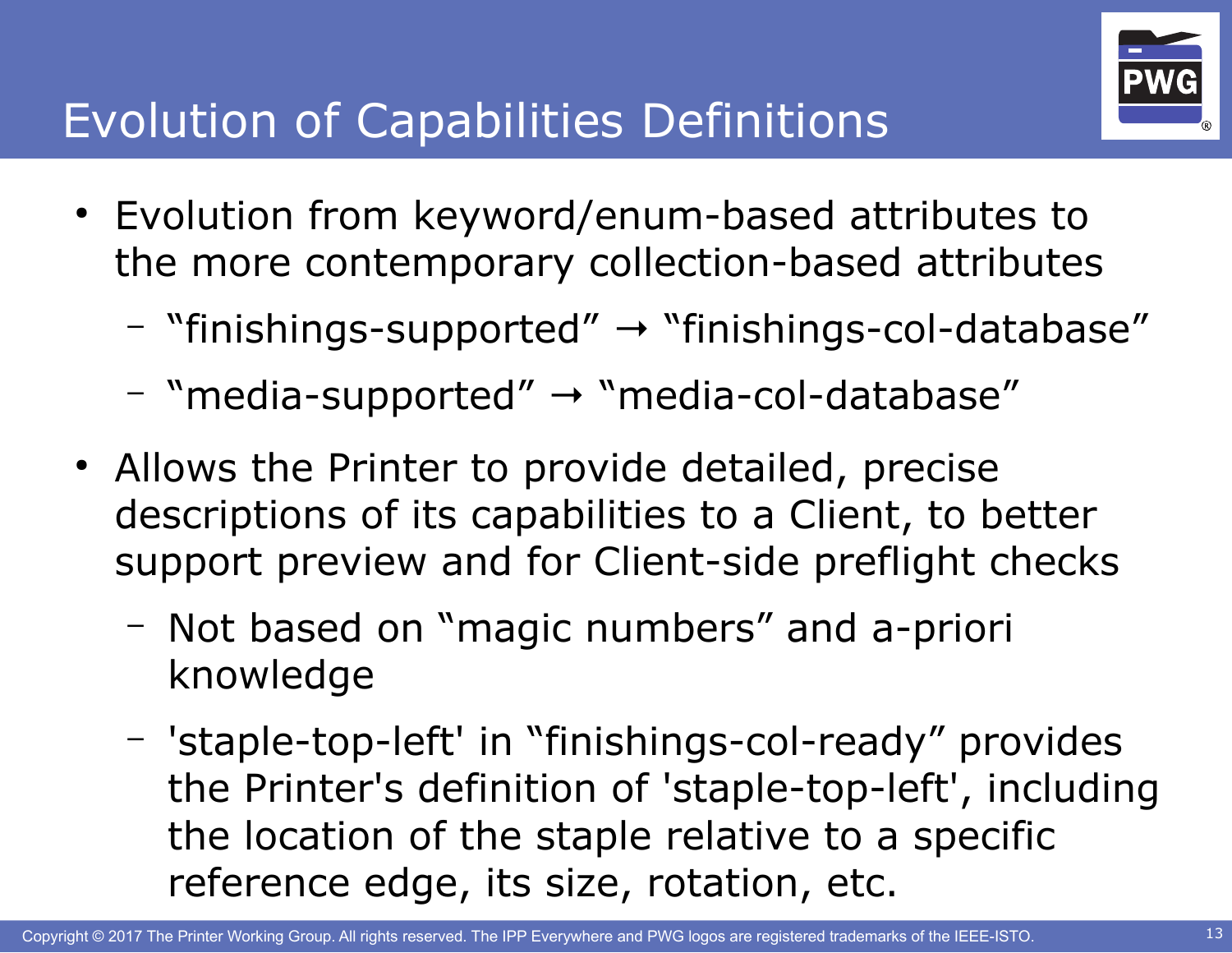#### Feature Definitions

- PWG 5100.1-2017 Finishings 2.1
	- Expanded "finishings-col" definitions
- PWG 5100.2-2001 Output Bin Extension
- PWG 5100.3-2001 Production Printing Attributes
	- High-fidelity media descriptions via "media-col"
	- High-fidelity finishings descriptions via "finishings-col"
- $\cdot$  PWG 5100.6-2003 Page Overrides
- PWG 5100.9-2009 Printer State Extensions
- PWG 5100.11-2010 Job and Printer Extensions Set 2
	- saved jobs
	- password (or PIN) released jobs
- PWG 5100.13-2012 Job and Printer Extensions Set 3
	- Printer identification and location
	- Job constraints and resolvers
	- Localization catalogs
	- Supplies levels
- PWG Whitepaper IPP Job Password Repertoire
- PWG Whitepaper IPP Presets
	- Printer-side ob Ticket templates / presets with names and optional triggers
- PWG Whitepaper HTTP Authentication Schemes for IPP

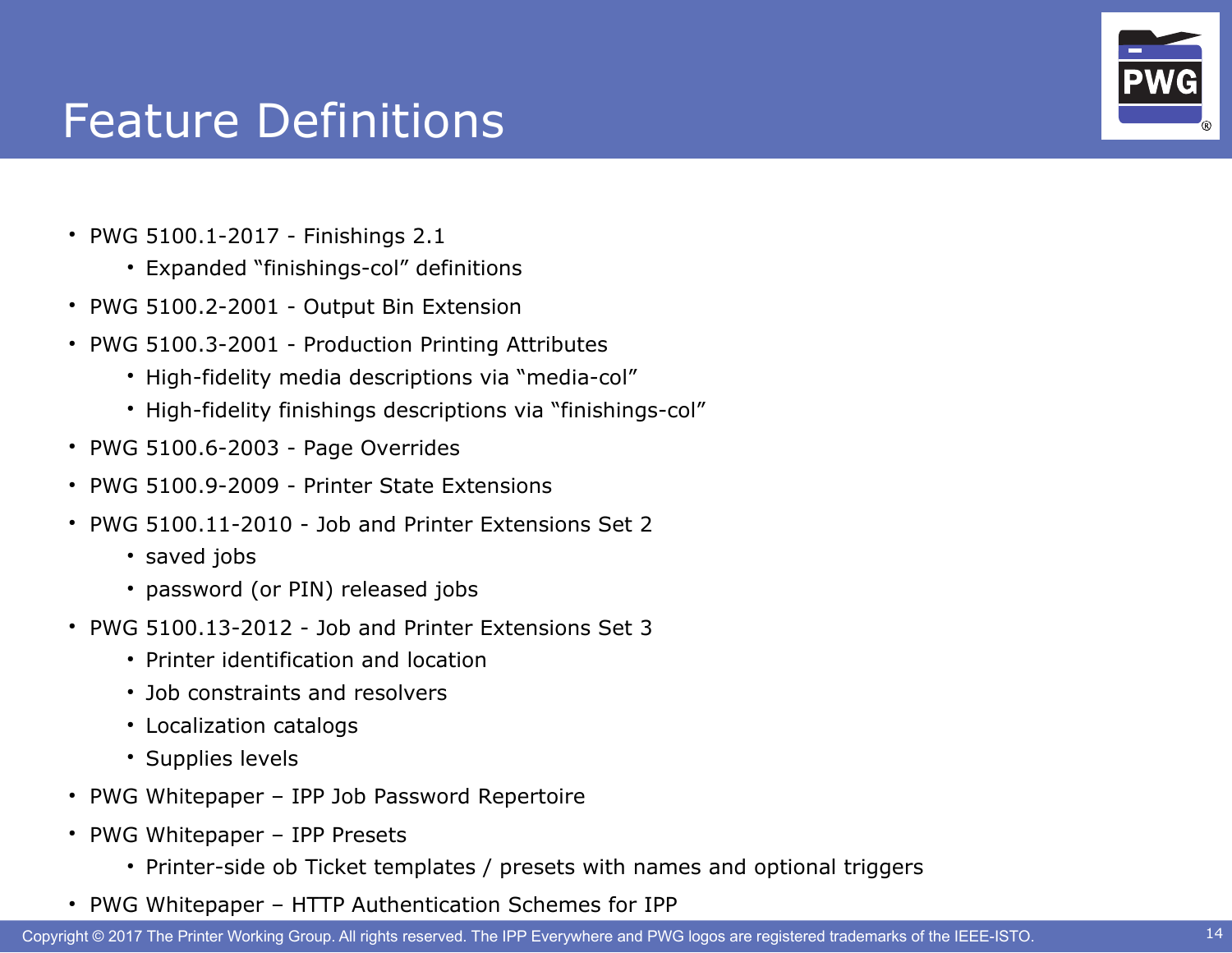

# **The Printer Working Group**

Other Resources

Copyright © 2017 The Printer Working Group. All rights reserved. The IPP Everywhere and PWG logos are registered trademarks of the IEEE-ISTO.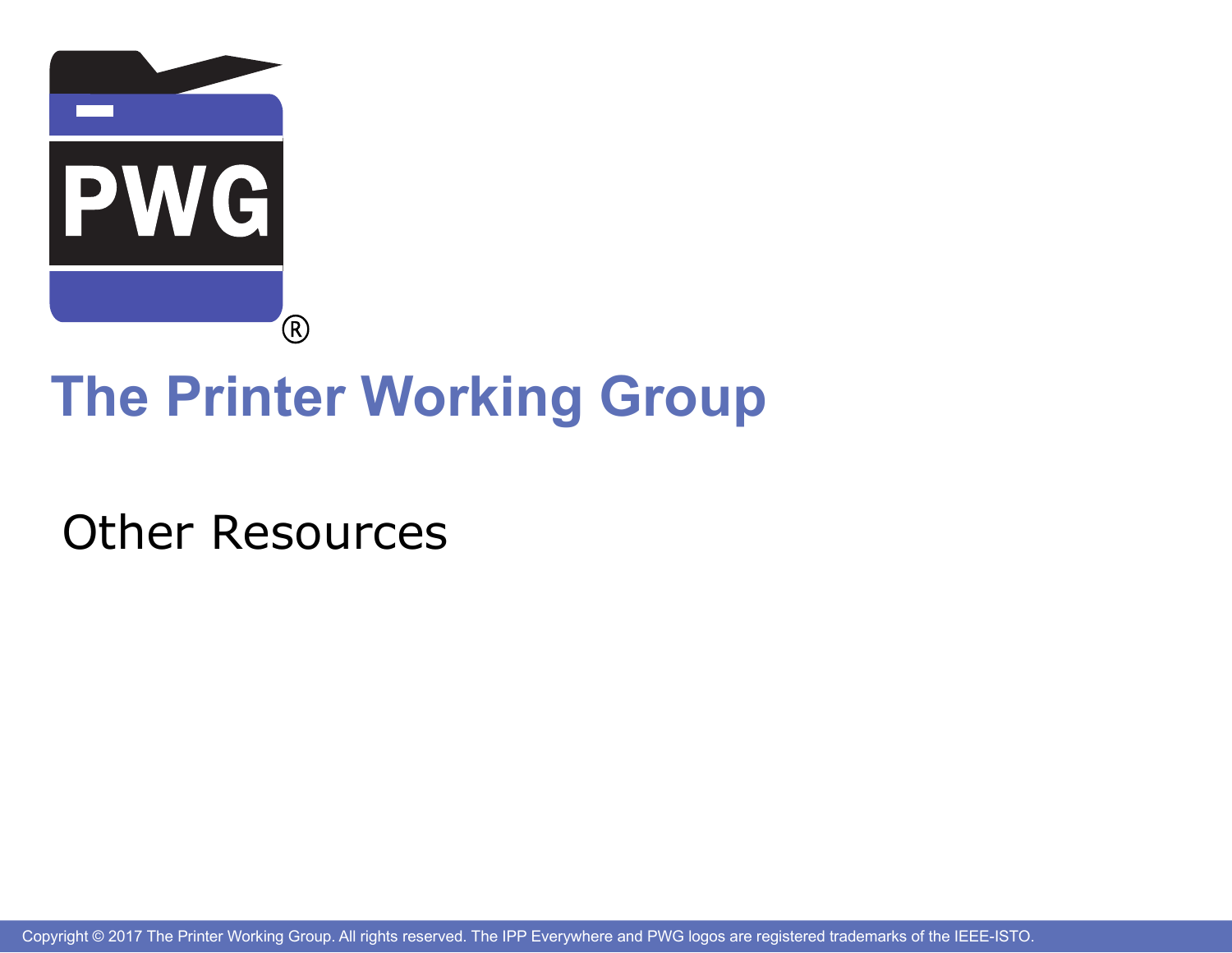

### IPP Large System Support

- IPP Transaction Based Printing Extensions : PWG 5100.16-2013
	- User Accounts vs. Payment/Billing Accounts
	- PIN/Passcode Printing Release Printing
	- Priority of Service
	- Job Review
- IPP Shared Infrastructure Extensions : PWG 5100.18-2015
	- Enables IPP communications between an IPP Output Device and an IPP Print service in topologies where the IPP Print service is unable to initiate communications
		- e.g. when the IPP Print Service is a cloud print service and the IPP Output Device is behind a NAT router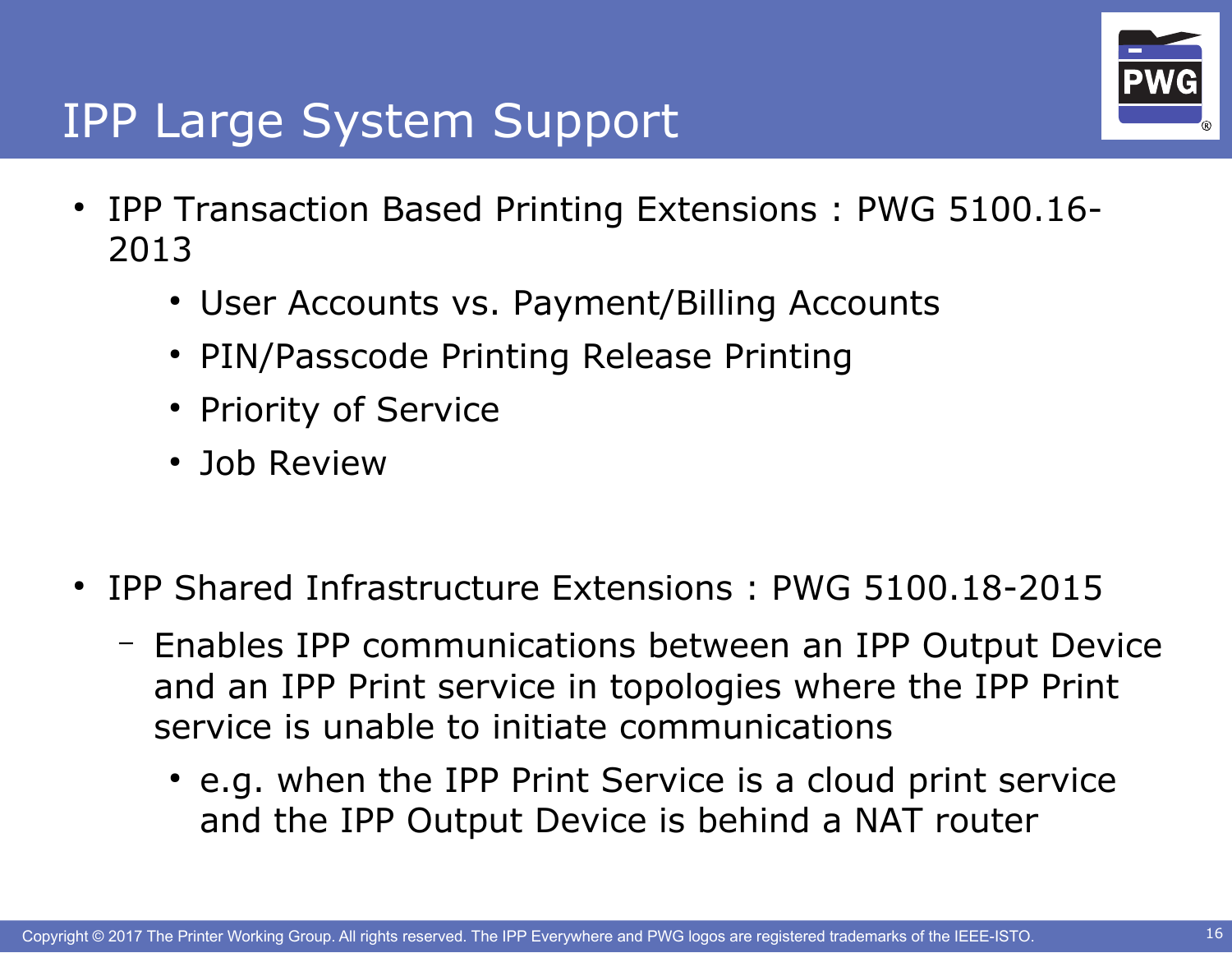## Guidance on Implementation



- IPP/1.1 Implementor's Guide: RFC 3196 (2001)
	- Targeted at assisting the creators of IPP Printers
- IPP Implementor's Guide v2 : PWG 5100.19-2015
	- Targeted at assisting the creators of IPP Clients as well as Printers
	- Examines many of the common interactions between IPP Clients and Printers and qualitatively judges them, with best practices outlined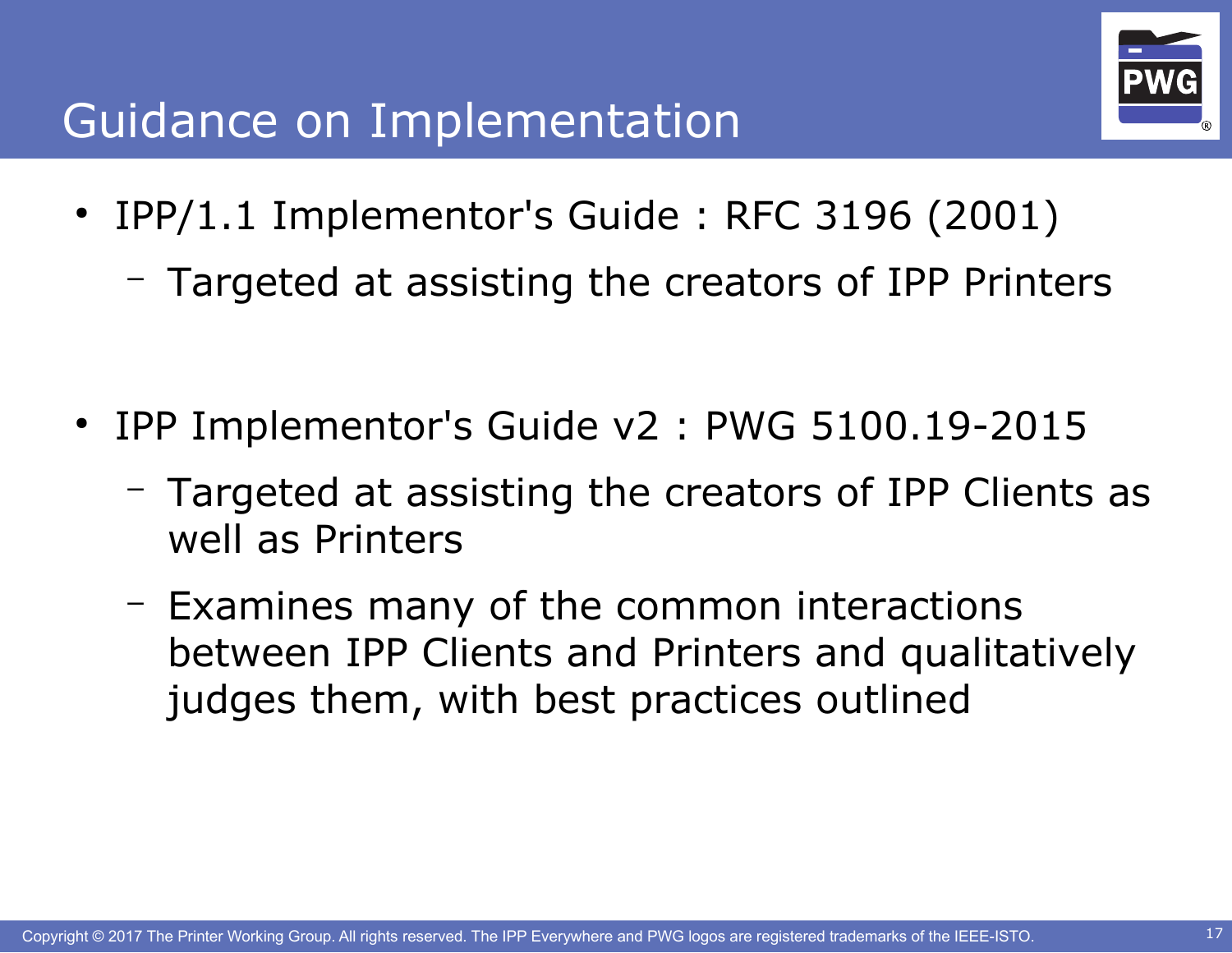

## Sample Implementations and Tools

- PWG Github Site: [https://istopwg.github.io](https://istopwg.github.io/)
	- ippsample: Sample implementations
		- ipptool: submit IPP operations, validate responses
		- ippserver : simulate an IPP Printer
		- ippfind: find IPP printers easily
		- ipptransform : convert files
	- ippeveselfcert : IPP Everywhere Self Certification Tools project
		- Report defects, request enhancements, contribute to the project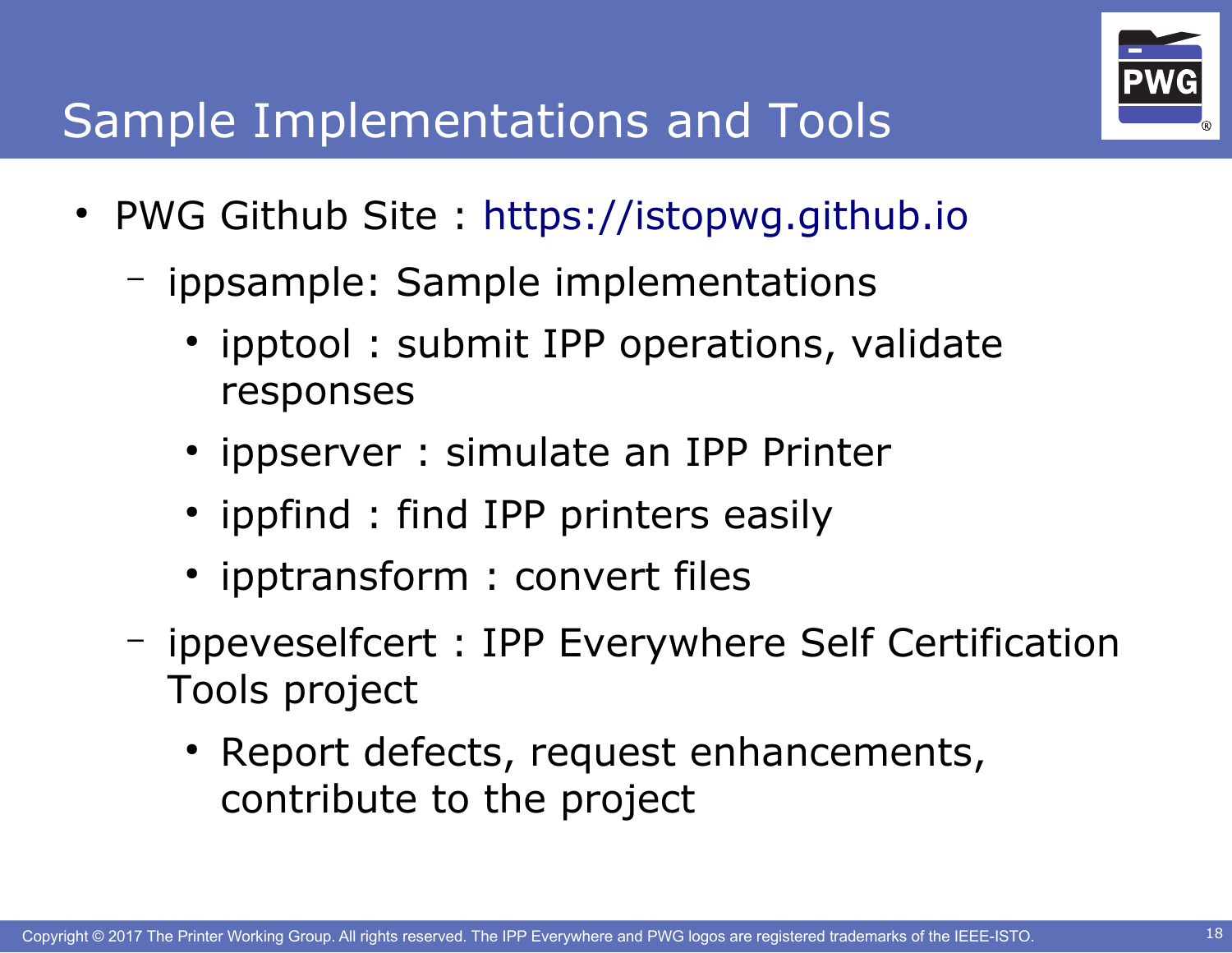### 2017 Work In Progress

- IPP System
	- Described earlier
- IPP Get-User-Printer-Attributes whitepaper
	- New operation to enable per-user IPP capabilities (print policy)
- IPP Presets
	- IPP attribute that bundles together a set of Job Template Attributes with a localizable label and an optional attribute trigger to apply the settings in a batch
- HTTP Authentication Schemes for IPP
	- Examination of different authentication schemes employed in HTTP / HTTPS and how they should be properly integrated into an IPP Client implementation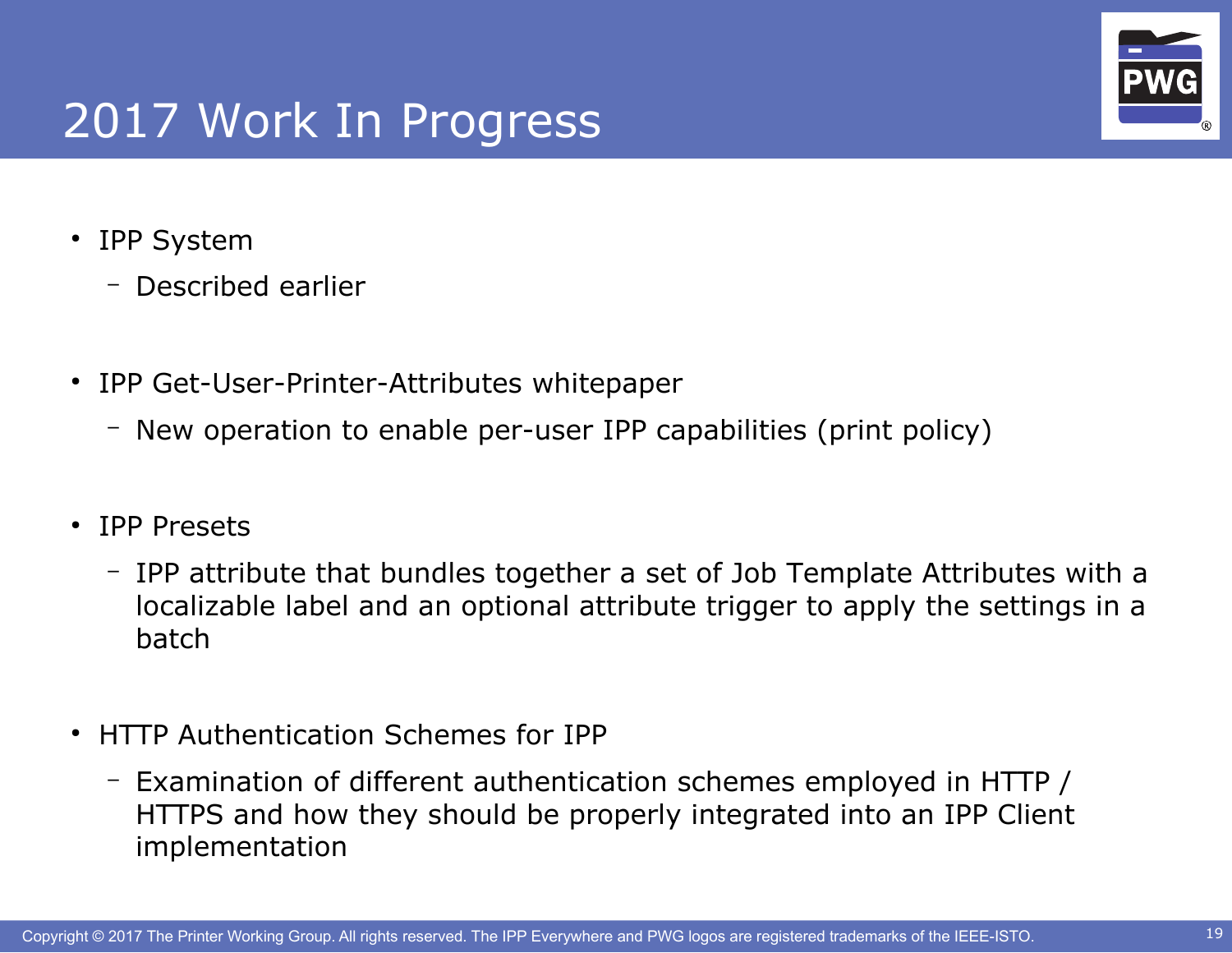

- Extend IPP Everywhere™ certification to cover other IPP service types
- Tools to qualify the correctness of an IPP Client implementation

• Tools to validate the correctness of a PWG Raster document

Others?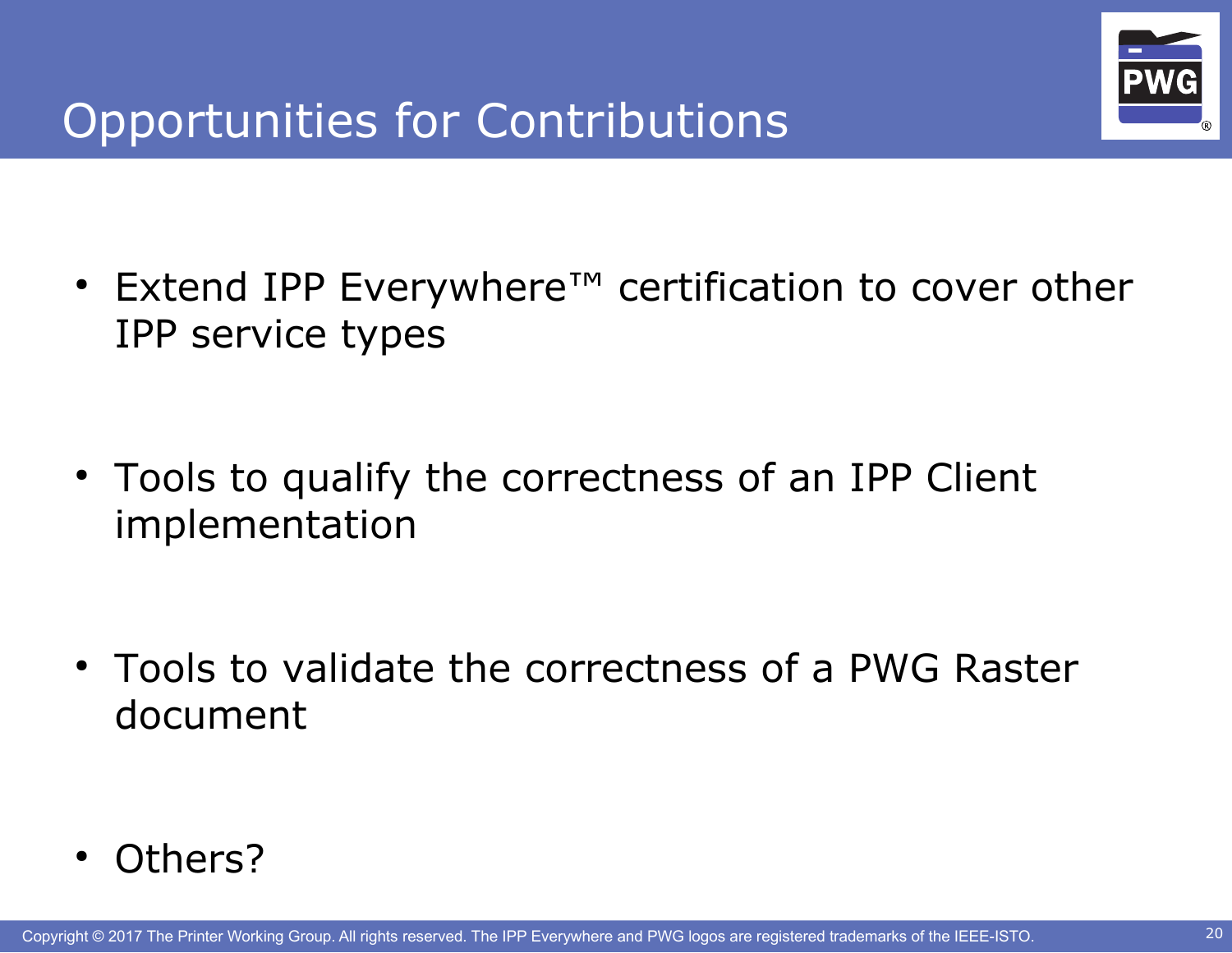

• To contact contributors or officers of the PWG IPP Workgroup, to get a listing of links to completed specifications and work in progress, visit the PWG IPP Workgroup Web page:

<https://www.pwg.org/ipp/>